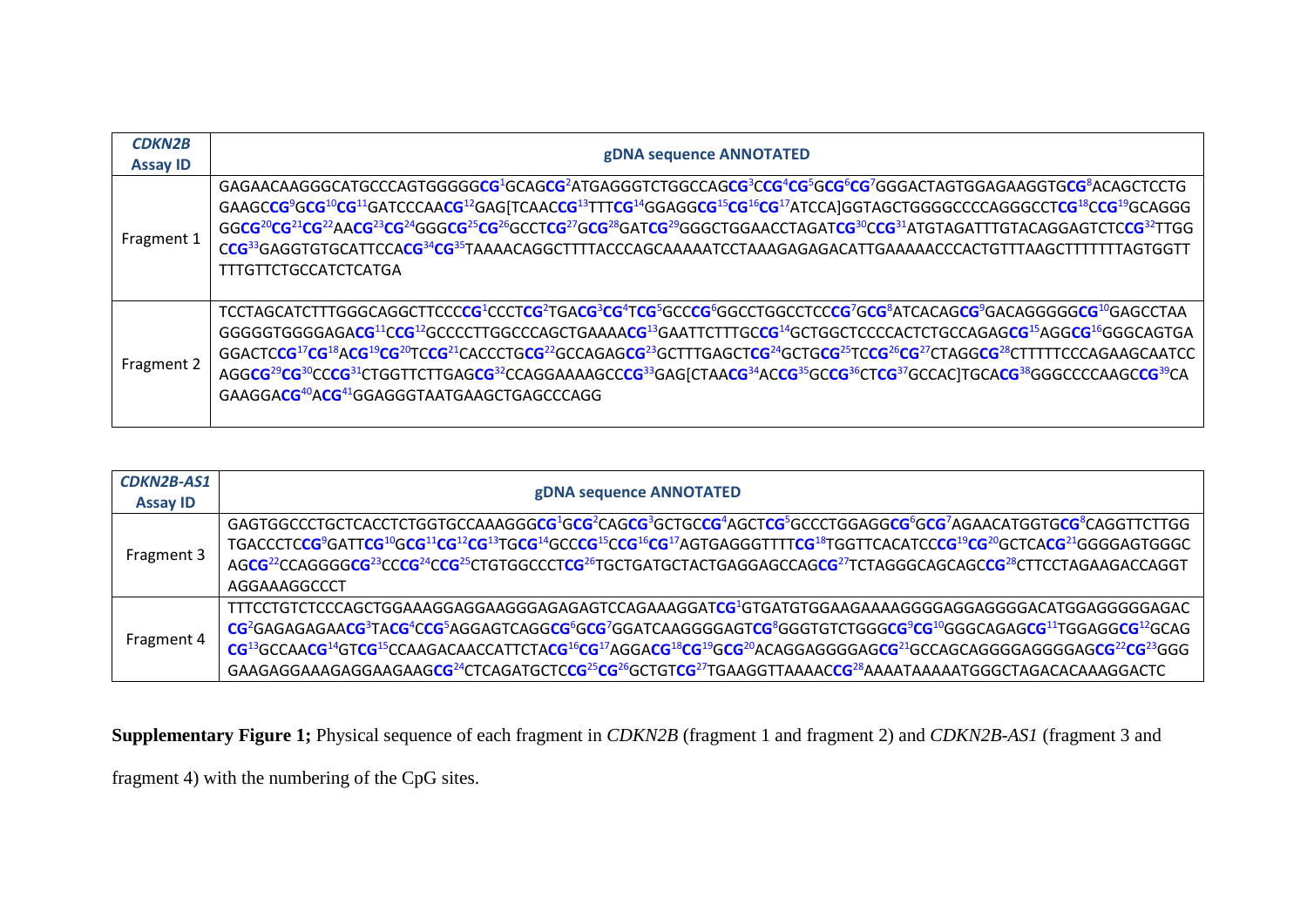**Supplementary Table 1**: Primer sequences and number of CpG sites in each fragment covering the CpG islands in the promoters of the

CDKN2B and CDKN2B-AS1 genes

| Gene       |          |                                                       |                           | PCR product | No. CpG | No. resolvable |
|------------|----------|-------------------------------------------------------|---------------------------|-------------|---------|----------------|
|            | Fragment | Forward primer                                        | Reverse Primer            | size (bp)   | sites   | CpG sites      |
| CDKN2B     |          | GAGAATAAGGGTATGTTTAGTGGGG   TCATAAAATAACAAAACAAAAACCA |                           | 383         | 35      | 28             |
|            |          | <b>TTTTAGTATTTTTGGGTAGGTTTTTT</b>                     | CCTAAACTCAACTTCATTACCCTCC | 397         | 41      |                |
| CDKN2B-AS1 |          | GAGTGGCCCTGCTCACCTCTGGTGC                             | AGGGCCTTTCCTACCTGGTCTTCTA | 282         | 28      |                |
|            |          | TTTCCTGTCTCCCAGCTGGAAAGGA                             | GAGTCCTTTGTGTCTAGCCCATTTT | 358         | 28      | 19             |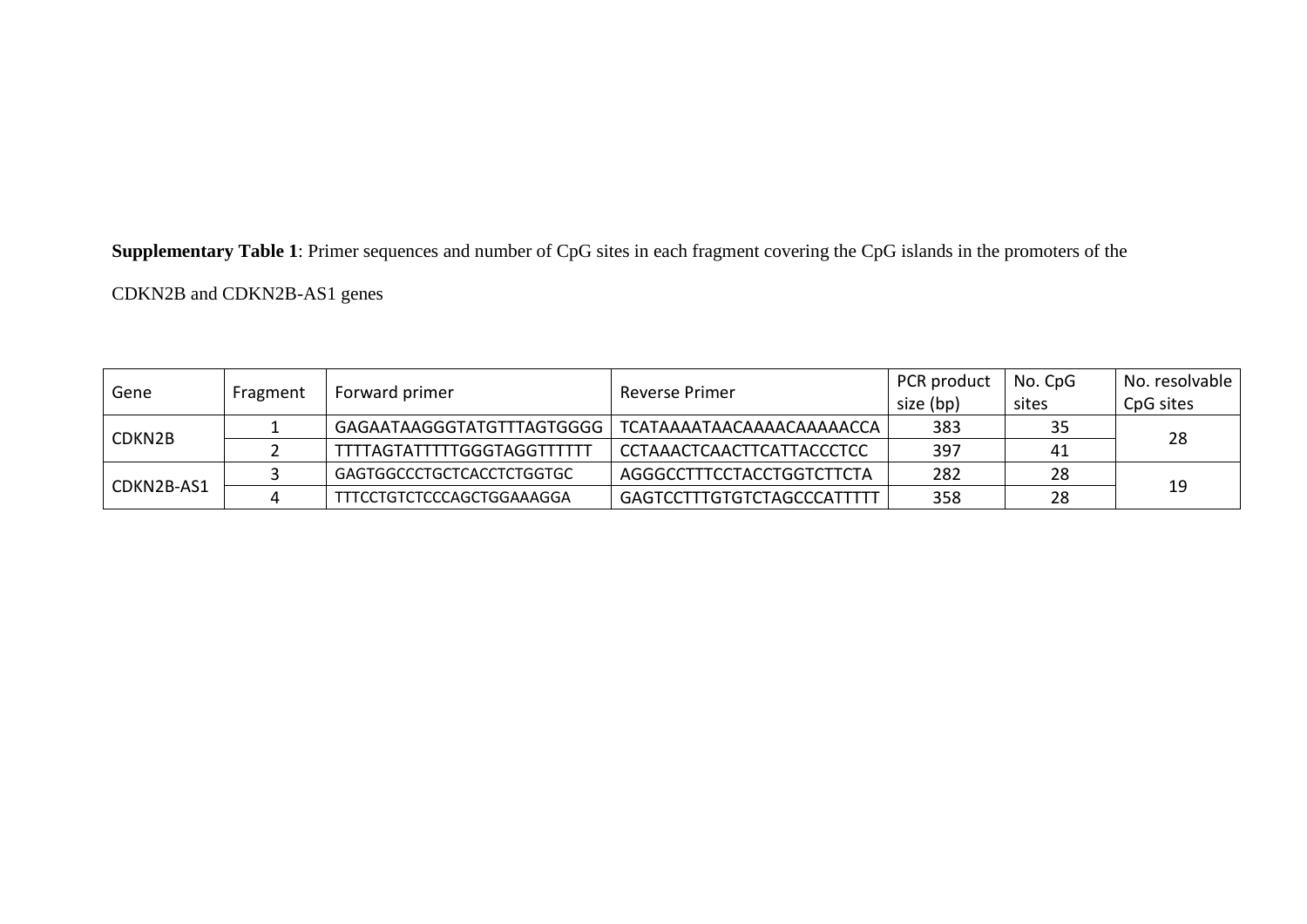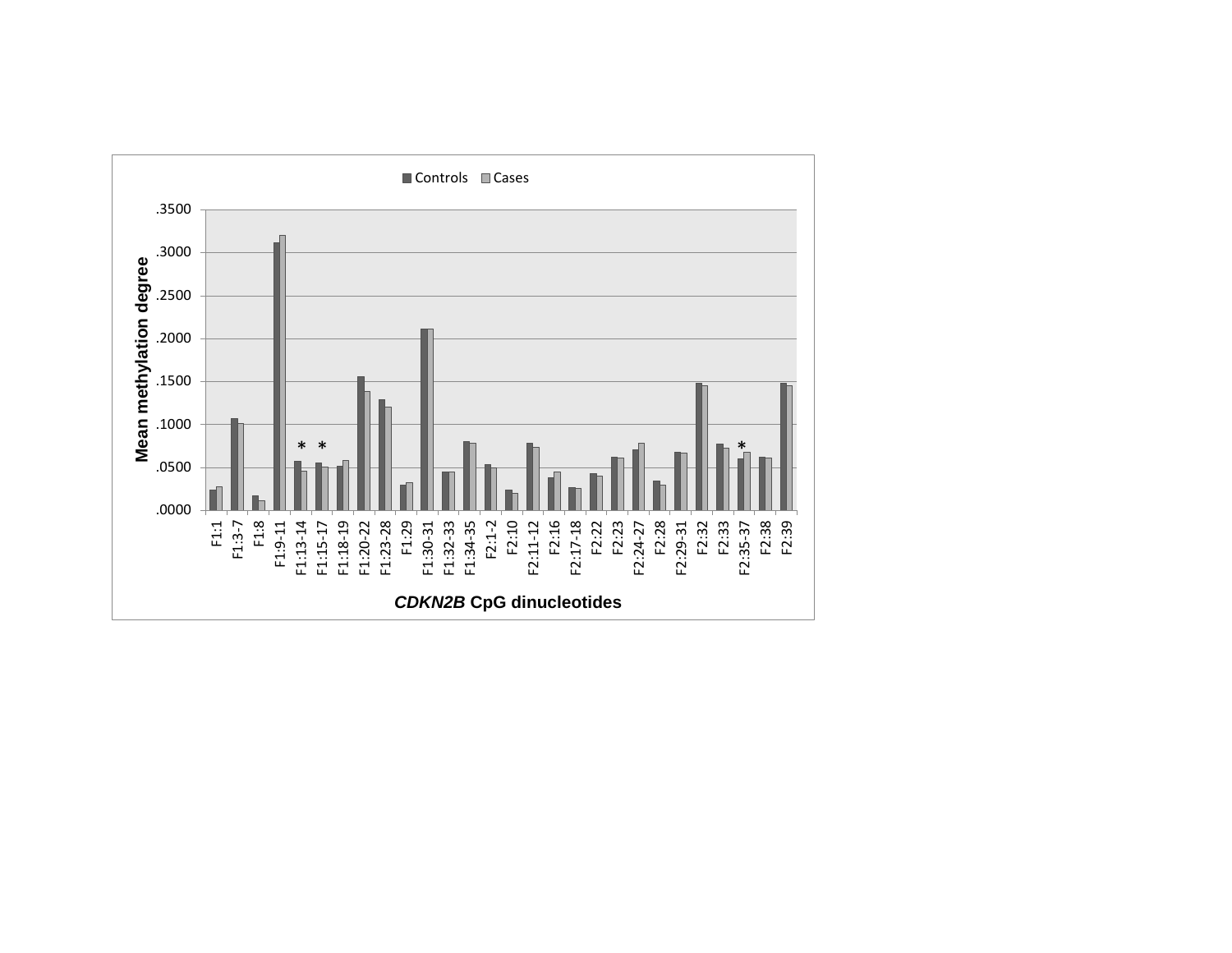

**Supplementary figure 2: Mean degree of methylation by CpG dinucleotide in (A)** *CDKN2B* **and (B)** *CDKN2B-AS1* **for NTG cases and controls.** \* indicates significant CpG sites, further details of the significant CpG sites are presented in Table 2.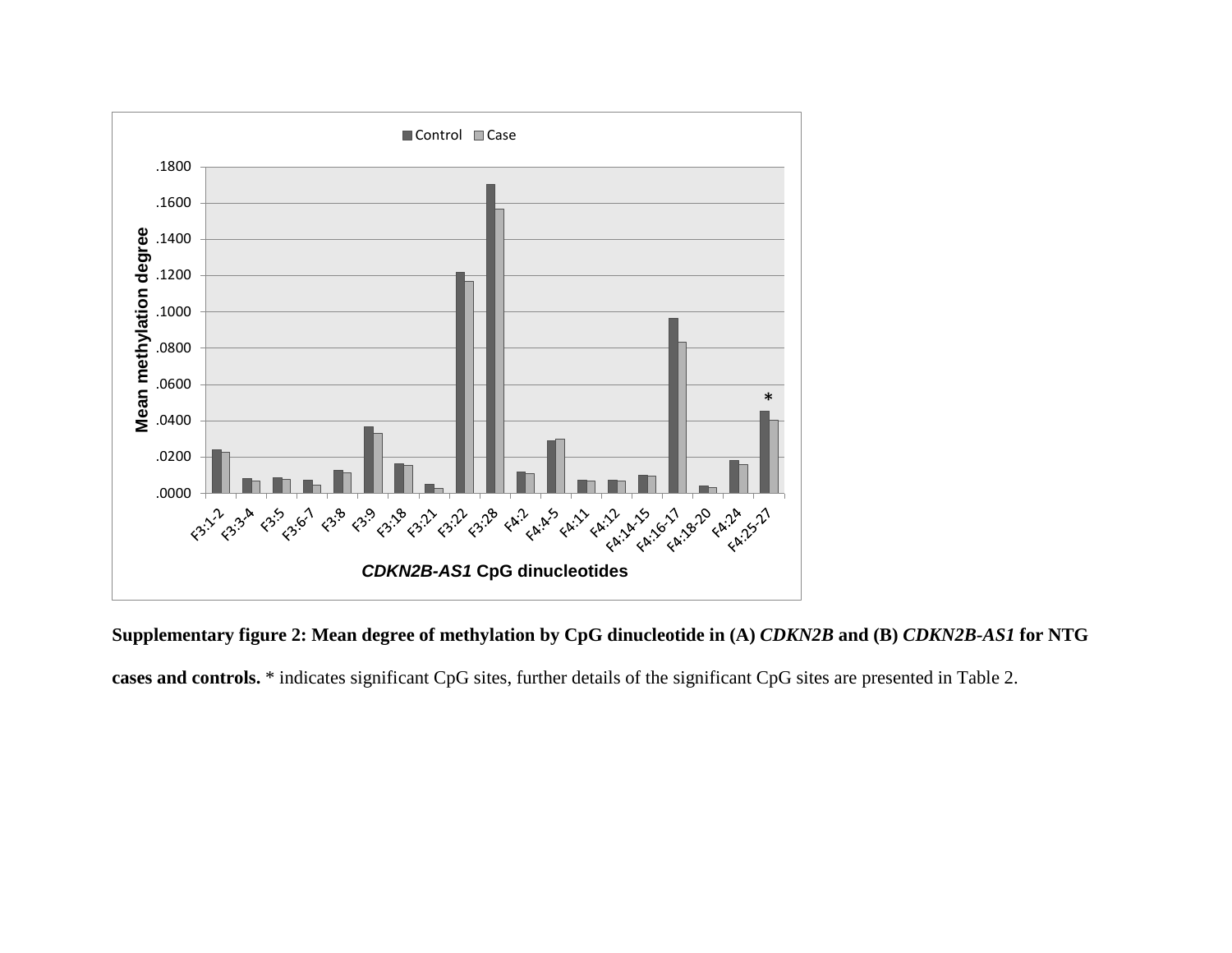|                         |                    | <b>CDKN2B</b>             |              |                    | CDKN2B-AS1              |                    |                                  |              |                    |       |
|-------------------------|--------------------|---------------------------|--------------|--------------------|-------------------------|--------------------|----------------------------------|--------------|--------------------|-------|
| Fragment:CpG<br>site(s) | Glaucoma<br>status | Number of<br>participants | Mean<br>Rank | <b>P-</b><br>Value | Fragment:CpG<br>site(s) | Glaucoma<br>status | <b>Number of</b><br>participants | Mean<br>Rank | <b>P-</b><br>Value |       |
|                         | Controls           | 188                       | 180.98       |                    |                         | Controls           | 199                              | 193.12       |                    |       |
| F1:1                    | Cases              | 172                       | 179.98       | 0.924              | $F3:1-2$                | Cases              | 176                              | 182.21       | 0.321              |       |
|                         | Total              | 360                       |              |                    |                         | Total              | 375                              |              |                    |       |
|                         | Controls           | 184                       | 183.55       |                    |                         | Controls           | 199                              | 193.54       |                    |       |
| $F1:3-7$                | Cases              | 173                       | 174.16       | 0.388              | $F3:3-4$                | Cases              | 176                              | 181.74       | 0.248              |       |
|                         | Total              | 357                       |              |                    |                         | Total              | 375                              |              |                    |       |
|                         | Controls           | 146                       | 151.61       |                    |                         | Controls           | 199                              | 196.60       |                    |       |
| F1:8                    | Cases              | 145                       | 140.35       | 0.090              | F3:5                    | Cases              | 176                              | 178.27       | 0.070              |       |
|                         | Total              | 291                       |              |                    |                         | Total              | 375                              |              |                    |       |
| F1:9-11                 | Controls           | 187                       | 171.67       |                    |                         | Controls           | 199                              | 194.19       |                    |       |
|                         | Cases              | 174                       | 191.03       | 0.078              | F3:6-7                  | Cases              | 176                              | 181.00       | 0.151              |       |
|                         | Total              | 361                       |              |                    |                         | Total              | 375                              |              |                    |       |
|                         | Controls           | 187                       | 197.16       | 0.001              |                         |                    | Controls                         | 199          | 196.77             |       |
| F1:13-14                | Cases              | 173                       | 162.49       |                    |                         | F3:8               | Cases                            | 176          | 178.08             | 0.079 |
|                         | Total              | 360                       |              |                    |                         |                    | Total                            | 375          |                    |       |
|                         | Controls           | 168                       | 176.08       |                    |                         | Controls           | 199                              | 196.61       |                    |       |
| F1:15-17                | Cases              | 158                       | 150.12       | 0.012              | F3:9                    | Cases              | 176                              | 178.26       | 0.094              |       |
|                         | Total              | 326                       |              |                    |                         | Total              | 375                              |              |                    |       |
|                         | Controls           | 187                       | 174.06       |                    |                         | Controls           | 199                              | 190.05       |                    |       |
| F1:18-19                | Cases              | 174                       | 188.46       | 0.187              | F3:18                   | Cases              | 176                              | 185.68       | 0.685              |       |
|                         | Total              | 361                       |              |                    |                         | Total              | 375                              |              |                    |       |
|                         | Controls           | 188                       | 187.76       |                    |                         | Controls           | 199                              | 193.83       |                    |       |
| F1:20-22                | Cases              | 172                       | 172.57       | 0.165              | F3:21                   | Cases              | 176                              | 181.41       | 0.057              |       |
|                         | Total              | 360                       |              |                    |                         | Total              | 375                              |              |                    |       |
| F1:23-28                | Controls           | 181                       | 186.40       | 0.093              | F3:22                   | Controls           | 196                              | 190.66       | 0.430              |       |

**Supplementary table 2: Association of methylation of CpG dinucleotides in** *CDKN2B* **and** *CDKN2B-AS1* **promoters with NTG.**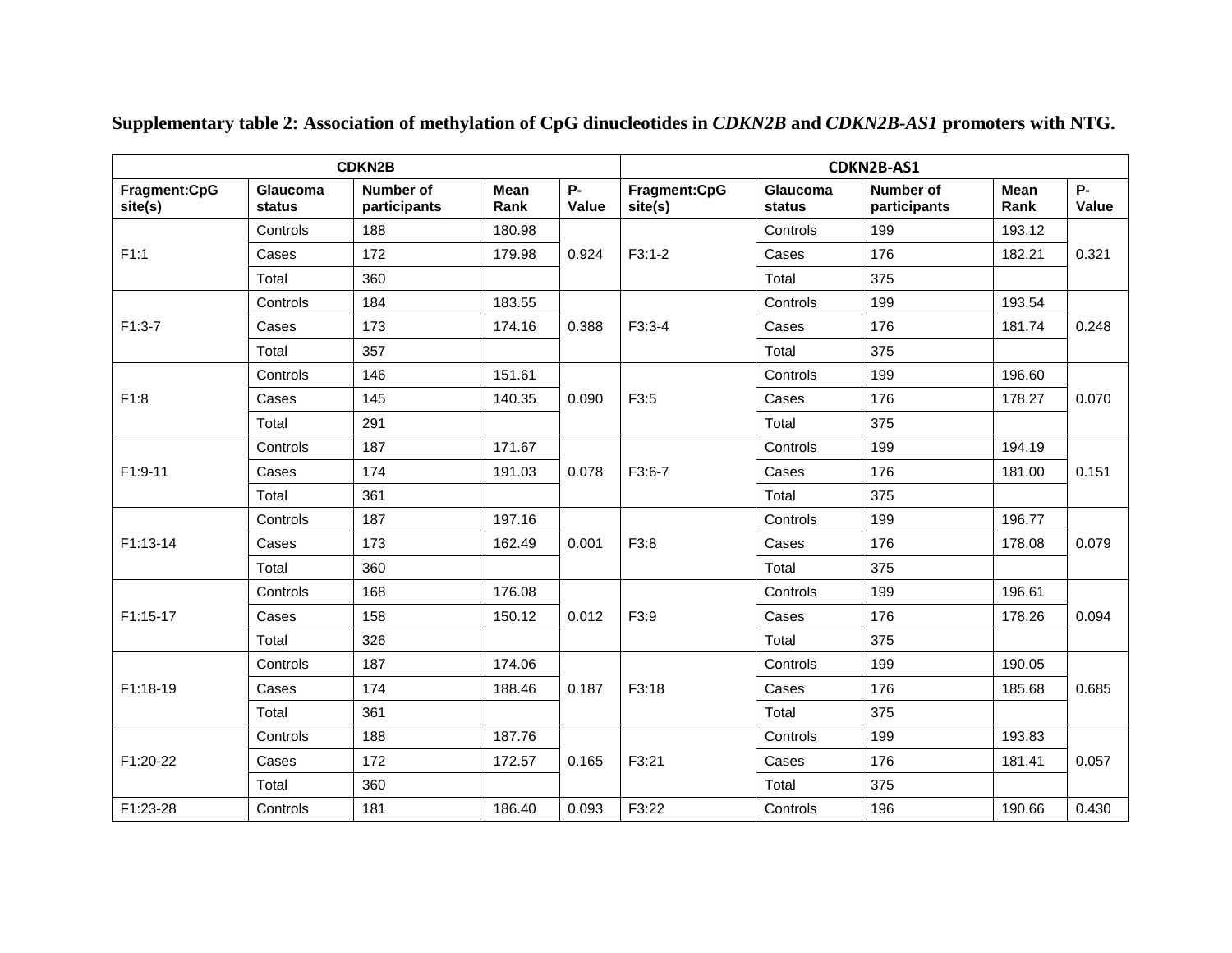|          | Cases    | 173 | 168.18 |       |          | Cases    | 176   | 181.86   |       |        |  |
|----------|----------|-----|--------|-------|----------|----------|-------|----------|-------|--------|--|
|          | Total    | 354 |        |       |          | Total    | 372   |          |       |        |  |
|          | Controls | 188 | 176.52 |       |          | Controls | 199   | 190.84   |       |        |  |
| F1:29    | Cases    | 174 | 186.88 | 0.342 | F3:28    | Cases    | 176   | 184.79   | 0.589 |        |  |
|          | Total    | 362 |        |       |          | Total    | 375   |          |       |        |  |
|          | Controls | 182 | 174.80 |       |          | Controls | 194   | 181.15   |       |        |  |
| F1:30-31 | Cases    | 168 | 176.26 | 0.892 | F4:2     | Cases    | 176   | 190.30   | 0.256 |        |  |
|          | Total    | 350 |        |       |          | Total    | 370   |          |       |        |  |
|          | Controls | 188 | 181.77 |       |          | Controls | 192   | 180.75   |       |        |  |
| F1:32-33 | Cases    | 174 | 181.21 | 0.960 | $F4:4-5$ | Cases    | 176   | 188.59   | 0.473 |        |  |
|          | Total    | 362 |        |       |          | Total    | 368   |          |       |        |  |
|          | Controls | 174 | 171.16 |       |          | Controls | 196   | 188.98   |       |        |  |
| F1:34-35 | Cases    | 163 | 166.70 | 0.674 | F4:11    | Cases    | 176   | 183.73   | 0.534 |        |  |
|          | Total    | 337 |        |       |          | Total    | 372   |          |       |        |  |
|          | Controls | 190 | 186.92 |       |          | Controls | 196   | 188.98   |       |        |  |
| $F2:1-2$ | Cases    | 174 | 177.68 | 0.400 | F4:12    | Cases    | 176   | 183.73   | 0.534 |        |  |
|          | Total    | 364 |        |       |          | Total    | 372   |          |       |        |  |
|          | Controls | 179 | 175.64 | 0.480 |          |          |       | Controls | 196   | 188.78 |  |
| F2:10    | Cases    | 165 | 169.09 |       | F4:14-15 | Cases    | 176   | 183.96   | 0.619 |        |  |
|          | Total    | 344 |        |       |          |          | Total | 372      |       |        |  |
|          | Controls | 191 | 189.77 |       |          | Controls | 194   | 188.11   |       |        |  |
| F2:11-12 | Cases    | 173 | 174.47 | 0.164 | F4:16-17 | Cases    | 176   | 182.62   | 0.614 |        |  |
|          | Total    | 364 |        |       |          | Total    | 370   |          |       |        |  |
|          | Controls | 187 | 173.61 |       |          | Controls | 196   | 189.13   |       |        |  |
| F2:16    | Cases    | 169 | 183.91 | 0.324 | F4:18-20 | Cases    | 176   | 183.57   | 0.485 |        |  |
|          | Total    | 356 |        |       |          | Total    | 372   |          |       |        |  |
|          | Controls | 192 | 184.82 |       |          | Controls | 196   | 183.15   |       |        |  |
| F2:17-18 | Cases    | 174 | 182.04 | 0.799 | F4:24    | Cases    | 176   | 190.23   | 0.514 |        |  |
|          | Total    | 366 |        |       |          |          |       | Total    | 372   |        |  |
| F2:22    | Controls | 192 | 191.16 | 0.143 | F4:25-27 | Controls | 196   | 201.45   | 0.003 |        |  |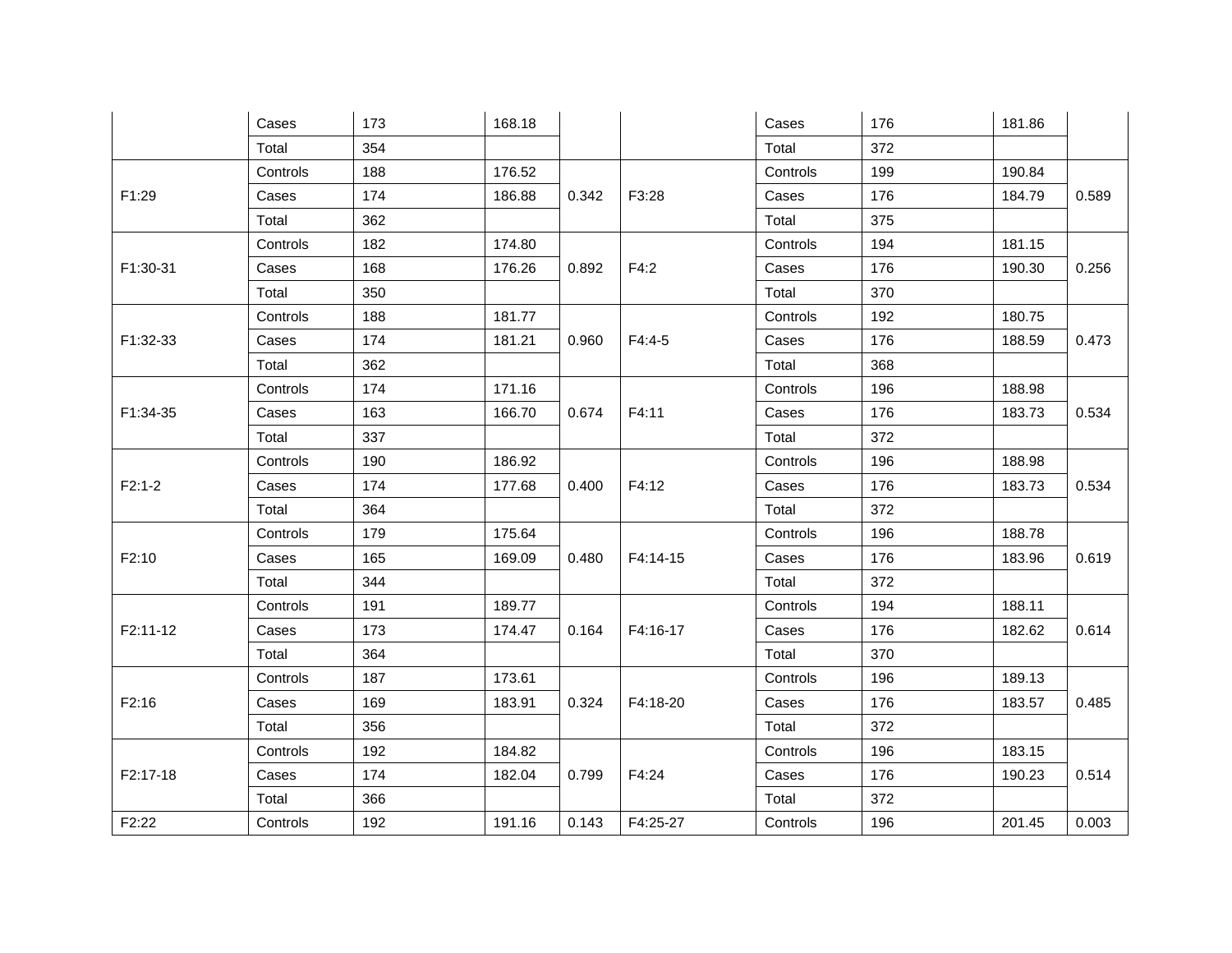|          | Cases    | 174 | 175.05 |       |
|----------|----------|-----|--------|-------|
|          | Total    | 366 |        |       |
|          | Controls | 192 | 182.58 |       |
| F2:23    | Cases    | 174 | 184.51 | 0.860 |
|          | Total    | 366 |        |       |
|          | Controls | 190 | 178.10 |       |
| F2:24-27 | Cases    | 172 | 185.25 | 0.514 |
|          | Total    | 362 |        |       |
|          | Controls | 192 | 188.79 |       |
| F2:28    | Cases    | 173 | 176.57 | 0.264 |
|          | Total    | 365 |        |       |
|          | Controls | 190 | 185.14 |       |
| F2:29-31 | Cases    | 172 | 177.48 | 0.483 |
|          | Total    | 362 |        |       |
|          | Controls | 159 | 158.18 |       |
| F2:32    | Cases    | 154 | 155.79 | 0.815 |
|          | Total    | 313 |        |       |
|          | Controls | 189 | 184.02 |       |
| F2:33    | Cases    | 171 | 176.61 | 0.498 |
|          | Total    | 360 |        |       |
|          | Controls | 192 | 171.75 |       |
| F2:35-37 | Cases    | 173 | 195.49 | 0.031 |
|          | Total    | 365 |        |       |
|          | Controls | 192 | 182.58 |       |
| F2:38    | Cases    | 174 | 184.51 | 0.860 |
|          | Total    | 366 |        |       |
|          | Controls | 159 | 158.18 |       |
| F2:39    | Cases    | 154 | 155.79 | 0.815 |
|          | Total    | 313 |        |       |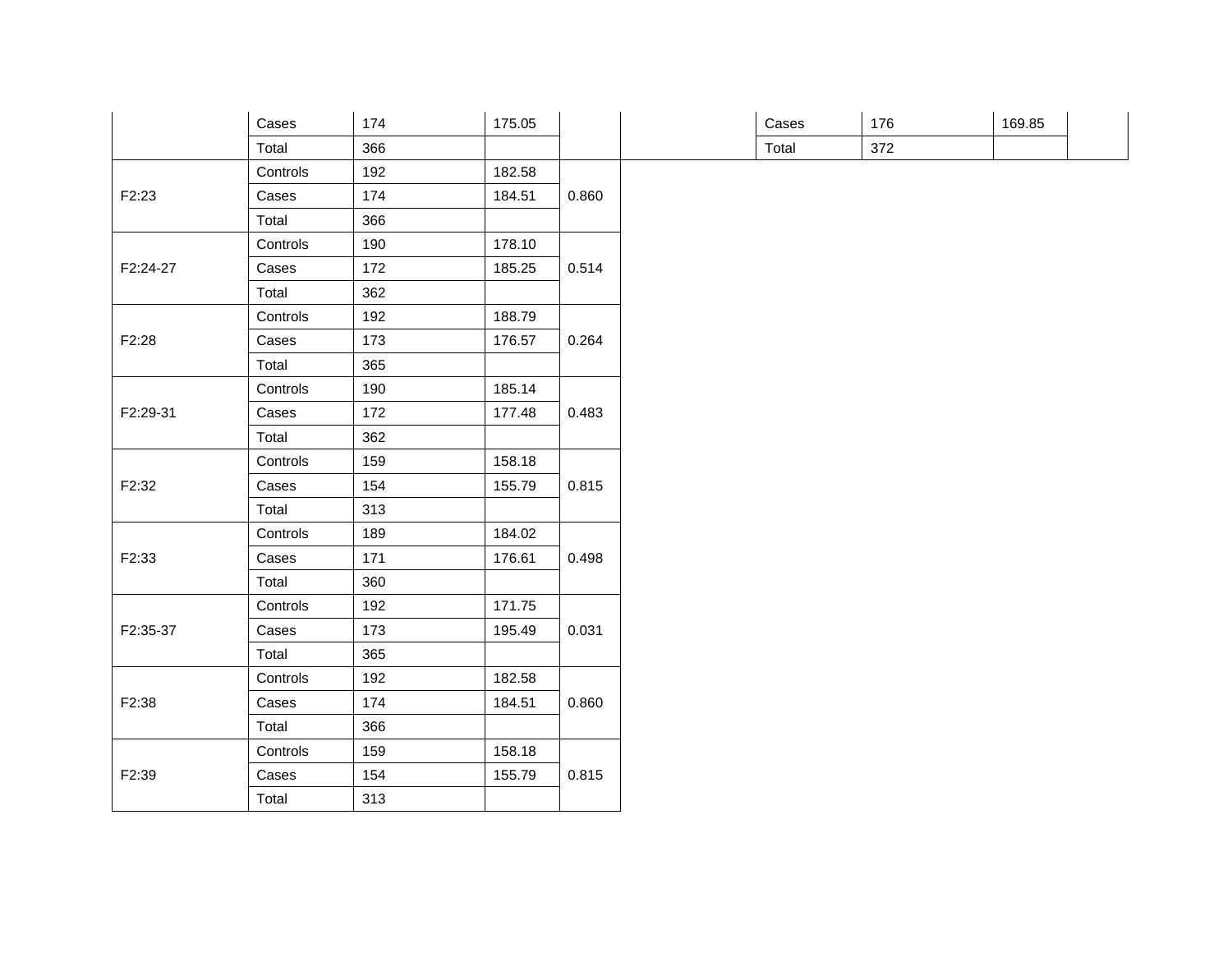## **Supplementary table 3: Association of methylation status of the CpG sites in** *CDKN2B* **and** *CDKN2B-AS1* **promoters with NTG, stratified by**

**sex.**

|                              | CDKN2B          |                               |           |                |                               |                  |                |  |  |  |  |  |
|------------------------------|-----------------|-------------------------------|-----------|----------------|-------------------------------|------------------|----------------|--|--|--|--|--|
|                              |                 | Female                        |           |                | <b>Male</b>                   |                  |                |  |  |  |  |  |
| <b>Fragment: CpG site(s)</b> | Glaucoma status | <b>Number of participants</b> | Mean Rank | Mann-Whitney U | <b>Number of participants</b> | <b>Mean Rank</b> | Mann-Whitney U |  |  |  |  |  |
|                              | Controls        | 93                            | 88.53     |                | 83                            | 77.69            |                |  |  |  |  |  |
| F1:1                         | Cases           | 79                            | 84.11     | 0.54           | 73                            | 79.42            | 0.803          |  |  |  |  |  |
|                              | Total           | 172                           |           |                | 156                           |                  |                |  |  |  |  |  |
|                              | Controls        | 91                            | 83.14     |                | 81                            | 81.93            |                |  |  |  |  |  |
| $F1:3-7$                     | Cases           | 79                            | 88.22     | 0.5            | 74                            | 73.70            | 0.252          |  |  |  |  |  |
|                              | Total           | 170                           |           |                | 155                           |                  |                |  |  |  |  |  |
| F1:8                         | Controls        | 72                            | 72.28     |                | 66                            | 65.97            |                |  |  |  |  |  |
|                              | Cases           | 68                            | 68.61     | 0.43           | 59                            | 59.68            | 0.144          |  |  |  |  |  |
|                              | Total           | 140                           |           |                | 125                           |                  |                |  |  |  |  |  |
| F1:9-11                      | Controls        | 93                            | 82.06     |                | 82                            | 76.82            |                |  |  |  |  |  |
|                              | Cases           | 80                            | 92.74     | 0.161          | 74                            | 80.36            | 0.625          |  |  |  |  |  |
|                              | Total           | 173                           |           |                | 156                           |                  |                |  |  |  |  |  |
|                              | Controls        | 93                            | 95.99     |                | 83                            | 85.55            |                |  |  |  |  |  |
| F1:13-14                     | Cases           | 79                            | 75.33     | 0.006          | 74                            | 71.65            | 0.054          |  |  |  |  |  |
|                              | Total           | 172                           |           |                | 157                           |                  |                |  |  |  |  |  |
|                              | Controls        | 87                            | 83.26     |                | 71                            | 77.28            |                |  |  |  |  |  |
| F1:15-17                     | Cases           | 72                            | 76.06     | 0.323          | 66                            | 60.09            | 0.011          |  |  |  |  |  |
|                              | Total           | 159                           |           |                | 137                           |                  |                |  |  |  |  |  |
|                              | Controls        | 93                            | 78.83     |                | 83                            | 74.73            |                |  |  |  |  |  |
| F1:18-19                     | Cases           | 80                            | 96.50     | 0.02           | 74                            | 83.79            | 0.21           |  |  |  |  |  |
|                              | Total           | 173                           |           |                | 157                           |                  |                |  |  |  |  |  |
|                              | Controls        | 93                            | 89.81     |                | 83                            | 79.02            |                |  |  |  |  |  |
| F1:20-22                     | Cases           | 79                            | 82.60     | 0.342          | 73                            | 77.90            | 0.877          |  |  |  |  |  |
|                              | Total           | 172                           |           |                | 156                           |                  |                |  |  |  |  |  |
|                              | Controls        | 89                            | 87.19     |                | 81                            | 77.75            |                |  |  |  |  |  |
| F1:23-28                     | Cases           | 80                            | 82.57     | 0.539          | 73                            | 77.23            | 0.942          |  |  |  |  |  |
|                              | Total           | 169                           |           |                | 154                           |                  |                |  |  |  |  |  |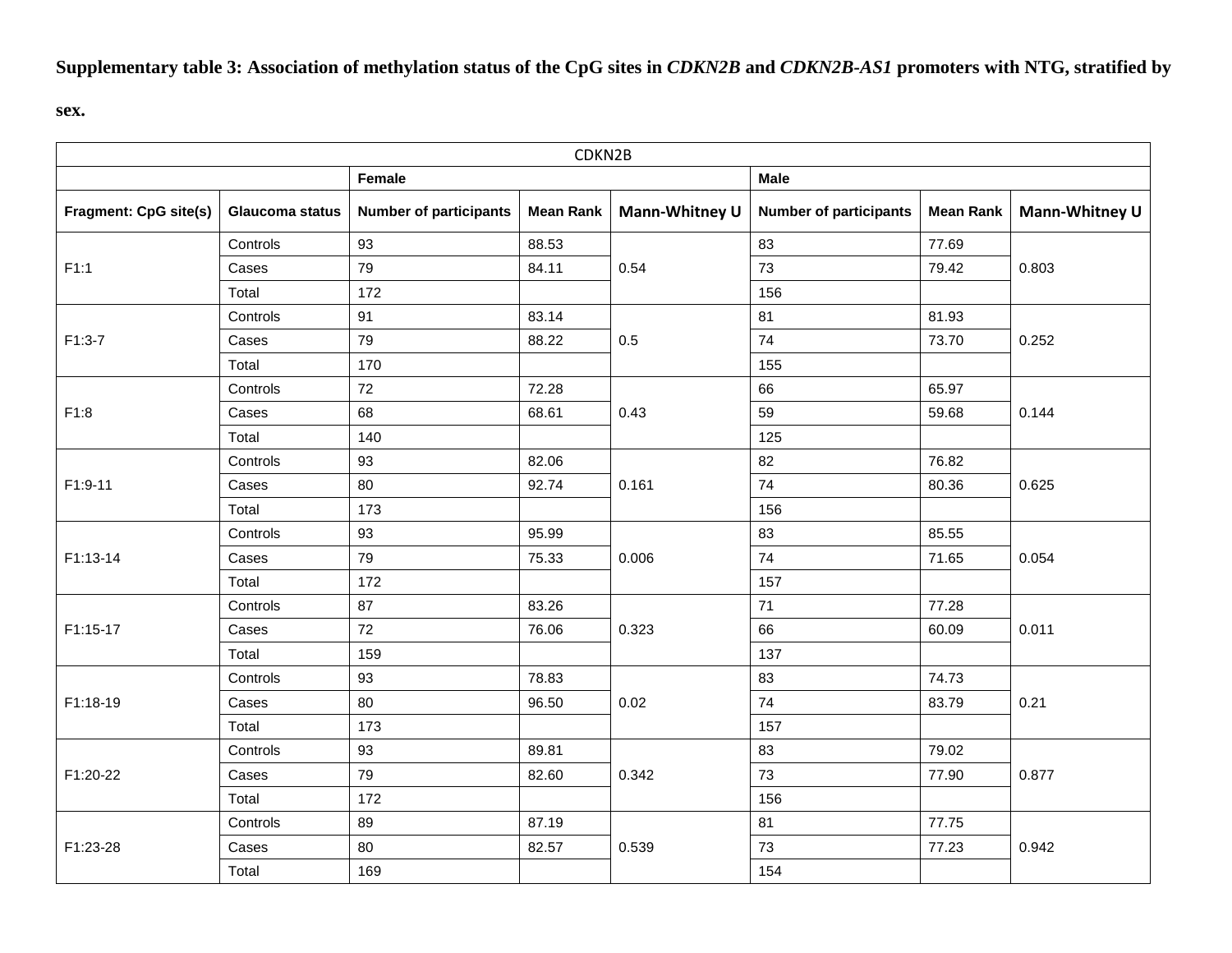|          | Controls | 93  | 85.86 |       | 83  | 77.70 |       |
|----------|----------|-----|-------|-------|-----|-------|-------|
| F1:29    | Cases    | 80  | 88.33 | 0.744 | 74  | 80.45 | 0.703 |
|          | Total    | 173 |       |       | 157 |       |       |
|          | Controls | 93  | 82.16 |       | 77  | 69.49 |       |
| F1:30-31 | Cases    | 78  | 90.58 | 0.267 | 70  | 78.96 | 0.177 |
|          | Total    | 171 |       |       | 147 |       |       |
|          | Controls | 93  | 84.02 |       | 83  | 78.63 |       |
| F1:32-33 | Cases    | 80  | 90.47 | 0.394 | 74  | 79.42 | 0.913 |
|          | Total    | 173 |       |       | 157 |       |       |
|          | Controls | 89  | 87.63 |       | 75  | 70.03 |       |
| F1:34-35 | Cases    | 77  | 78.72 | 0.232 | 69  | 75.19 | 0.256 |
|          | Total    | 166 |       |       | 144 |       |       |
|          | Controls | 92  | 85.68 |       | 85  | 80.18 |       |
| $F2:1-2$ | Cases    | 81  | 88.49 | 0.711 | 72  | 77.60 | 0.722 |
|          | Total    | 173 |       |       | 157 |       |       |
|          | Controls | 87  | 87.41 |       | 79  | 74.04 |       |
| F2:10    | Cases    | 76  | 75.80 | 0.064 | 68  | 73.96 | 0.989 |
|          | Total    | 163 |       |       | 147 |       |       |
|          | Controls | 92  | 85.65 |       | 86  | 84.01 |       |
| F2:11-12 | Cases    | 80  | 87.48 | 0.809 | 72  | 74.12 | 0.174 |
|          | Total    | 172 |       |       | 158 |       |       |
|          | Controls | 90  | 81.44 |       | 84  | 76.83 |       |
| F2:16    | Cases    | 78  | 88.03 | 0.363 | 70  | 78.30 | 0.832 |
|          | Total    | 168 |       |       | 154 |       |       |
|          | Controls | 93  | 91.61 |       | 86  | 76.12 |       |
| F2:17-18 | Cases    | 81  | 82.78 | 0.242 | 72  | 83.53 | 0.301 |
|          | Total    | 174 |       |       | 158 |       |       |
|          | Controls | 93  | 94.72 |       | 86  | 81.80 |       |
| F2:22    | Cases    | 81  | 79.22 | 0.041 | 72  | 76.75 | 0.486 |
|          | Total    | 174 |       |       | 158 |       |       |
|          | Controls | 93  | 81.25 |       | 86  | 82.26 |       |
| F2:23    | Cases    | 81  | 94.68 | 0.077 | 72  | 76.21 | 0.404 |
|          | Total    | 174 |       |       | 158 |       |       |
| F2:24-27 | Controls | 93  | 78.74 | 0.019 | 84  | 81.85 | 0.243 |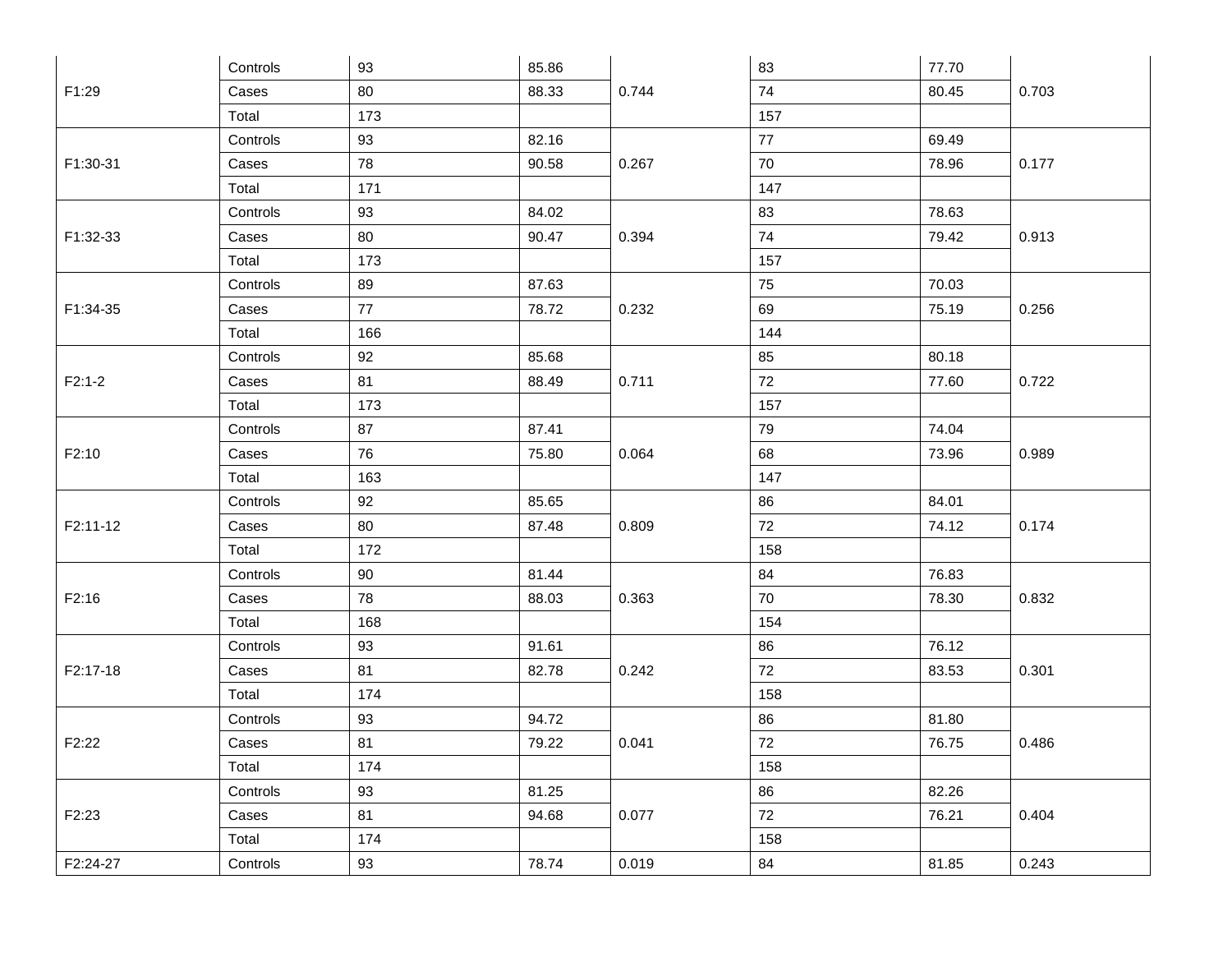|          | Cases    | 80  | 96.61 |       | 71  | 73.44 |       |
|----------|----------|-----|-------|-------|-----|-------|-------|
|          | Total    | 173 |       |       | 155 |       |       |
|          | Controls | 93  | 87.02 |       | 86  | 84.02 |       |
| F2:28    | Cases    | 80  | 86.98 | 0.996 | 72  | 74.10 | 0.17  |
|          | Total    | 173 |       |       | 158 |       |       |
|          | Controls | 93  | 84.90 |       | 84  | 81.88 |       |
| F2:29-31 | Cases    | 80  | 89.44 | 0.549 | 71  | 73.41 | 0.239 |
|          | Total    | 173 |       |       | 155 |       |       |
| F2:32    | Controls | 78  | 77.92 |       | 70  | 67.14 |       |
|          | Cases    | 71  | 71.79 | 0.385 | 65  | 68.92 | 0.791 |
|          | Total    | 149 |       |       | 135 |       |       |
|          | Controls | 90  | 85.27 |       | 86  | 81.05 | 0.532 |
| F2:33    | Cases    | 79  | 84.69 | 0.938 | 71  | 76.52 |       |
|          | Total    | 169 |       |       | 157 |       |       |
|          | Controls | 93  | 77.44 |       | 86  | 77.95 |       |
| F2:35-37 | Cases    | 80  | 98.12 | 0.006 | 72  | 81.35 | 0.639 |
|          | Total    | 173 |       |       | 158 |       |       |
|          | Controls | 93  | 81.25 |       | 86  | 82.26 |       |
| F2:38    | Cases    | 81  | 94.68 | 0.077 | 72  | 76.21 | 0.404 |
|          | Total    | 174 |       |       | 158 |       |       |
|          | Controls | 78  | 77.92 |       | 70  | 67.14 |       |
| F2:39    | Cases    | 71  | 71.79 | 0.385 | 65  | 68.92 | 0.791 |
|          | Total    | 149 |       |       | 135 |       |       |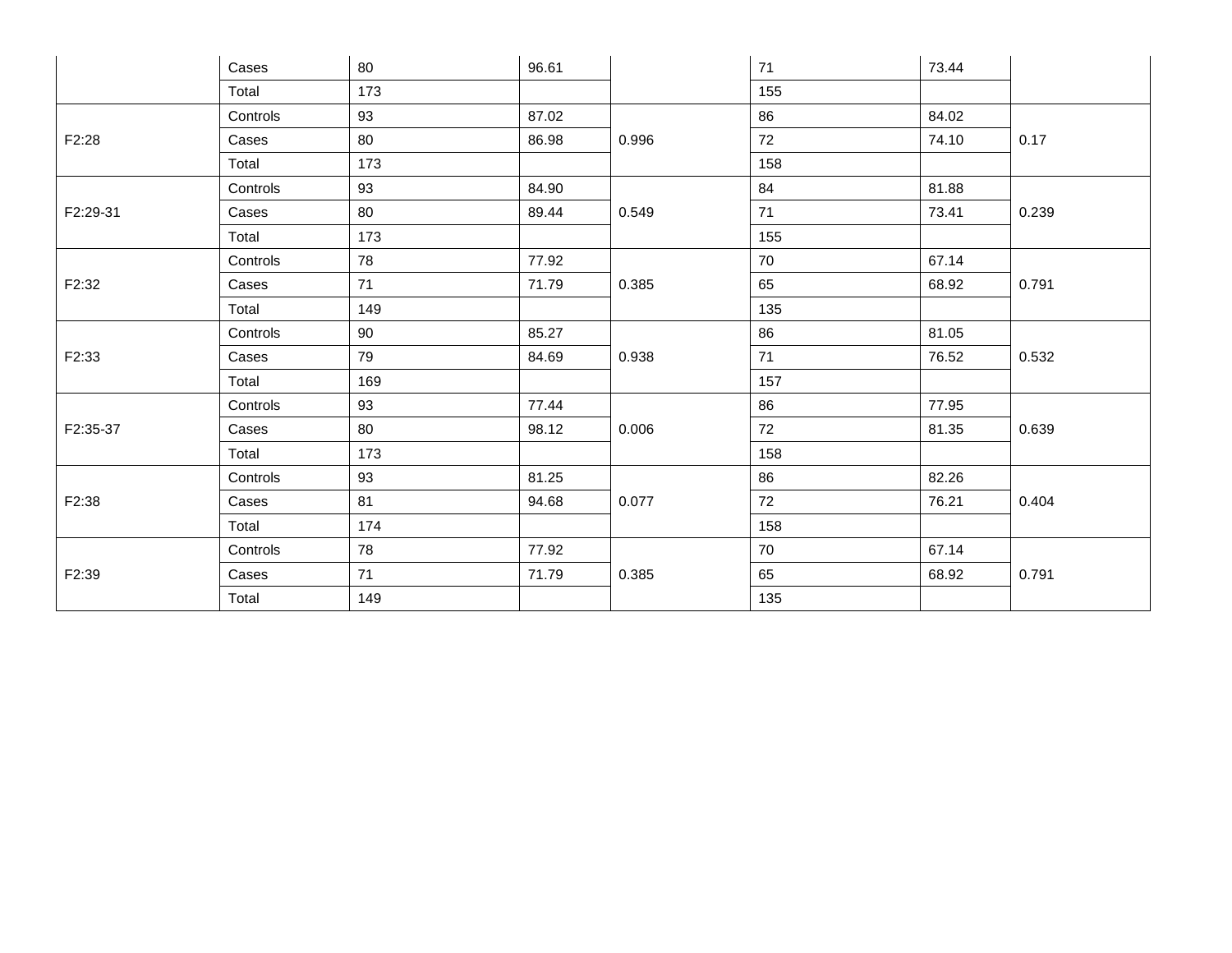| CDKN2B-AS1                   |                 |                               |           |                |                               |                  |                |  |  |  |  |
|------------------------------|-----------------|-------------------------------|-----------|----------------|-------------------------------|------------------|----------------|--|--|--|--|
|                              |                 | Female                        |           |                | <b>Male</b>                   |                  |                |  |  |  |  |
| <b>Fragment: CpG site(s)</b> | Glaucoma status | <b>Number of participants</b> | Mean Rank | Mann-Whitney U | <b>Number of participants</b> | <b>Mean Rank</b> | Mann-Whitney U |  |  |  |  |
|                              | Controls        | 103                           | 104.65    |                | 96                            | 88.22            |                |  |  |  |  |
| $F3:1-2$                     | Cases           | 98                            | 97.17     | 0.351          | 78                            | 86.62            | 0.832          |  |  |  |  |
|                              | Total           | 201                           |           |                | 174                           |                  |                |  |  |  |  |
|                              | Controls        | 103                           | 108.17    |                | 96                            | 85.96            |                |  |  |  |  |
| F3:3-4                       | Cases           | 98                            | 93.47     | 0.05           | 78                            | 89.39            | 0.622          |  |  |  |  |
|                              | Total           | 201                           |           |                | 174                           |                  |                |  |  |  |  |
|                              | Controls        | 103                           | 105.10    |                | 96                            | 91.90            |                |  |  |  |  |
| F3:5                         | Cases           | 98                            | 96.69     | 0.264          | 78                            | 82.09            | 0.14           |  |  |  |  |
|                              | Total           | 201                           |           |                | 174                           |                  |                |  |  |  |  |
|                              | Controls        | 103                           | 104.60    |                | 96                            | 89.90            |                |  |  |  |  |
| F3:6-7                       | Cases           | 98                            | 97.22     | 0.25           | 78                            | 84.54            | 0.414          |  |  |  |  |
|                              | Total           | 201                           |           |                | 174                           |                  |                |  |  |  |  |
|                              | Controls        | 103                           | 108.72    |                | 96                            | 89.04            |                |  |  |  |  |
| F3:8                         | Cases           | 98                            | 92.89     | 0.042          | 78                            | 85.61            | 0.636          |  |  |  |  |
|                              | Total           | 201                           |           |                | 174                           |                  |                |  |  |  |  |
|                              | Controls        | 103                           | 105.97    |                | 96                            | 90.96            |                |  |  |  |  |
| F3:9                         | Cases           | 98                            | 95.78     | 0.205          | 78                            | 83.24            | 0.304          |  |  |  |  |
|                              | Total           | 201                           |           |                | 174                           |                  |                |  |  |  |  |
|                              | Controls        | 103                           | 103.13    |                | 96                            | 87.63            |                |  |  |  |  |
| F3:18                        | Cases           | 98                            | 98.77     | 0.58           | 78                            | 87.35            | 0.97           |  |  |  |  |
|                              | Total           | 201                           |           |                | 174                           |                  |                |  |  |  |  |
|                              | Controls        | 103                           | 101.54    |                | 96                            | 92.54            |                |  |  |  |  |
| F3:21                        | Cases           | 98                            | 100.43    | 0.795          | 78                            | 81.29            | 0.022          |  |  |  |  |
|                              | Total           | 201                           |           |                | 174                           |                  |                |  |  |  |  |
|                              | Controls        | 101                           | 103.00    |                | 95                            | 87.49            |                |  |  |  |  |
| F3:22                        | Cases           | 98                            | 96.91     | 0.455          | 78                            | 86.40            | 0.886          |  |  |  |  |
|                              | Total           | 199                           |           |                | 173                           |                  |                |  |  |  |  |
|                              | Controls        | 103                           | 100.95    |                | 96                            | 90.58            |                |  |  |  |  |
| F3:28                        | Cases           | 98                            | 101.05    | 0.99           | 78                            | 83.71            | 0.37           |  |  |  |  |
|                              | Total           | 201                           |           |                | 174                           |                  |                |  |  |  |  |
| F4:2                         | Controls        | 100                           | 95.47     | 0.165          | 94                            | 86.10            | 0.872          |  |  |  |  |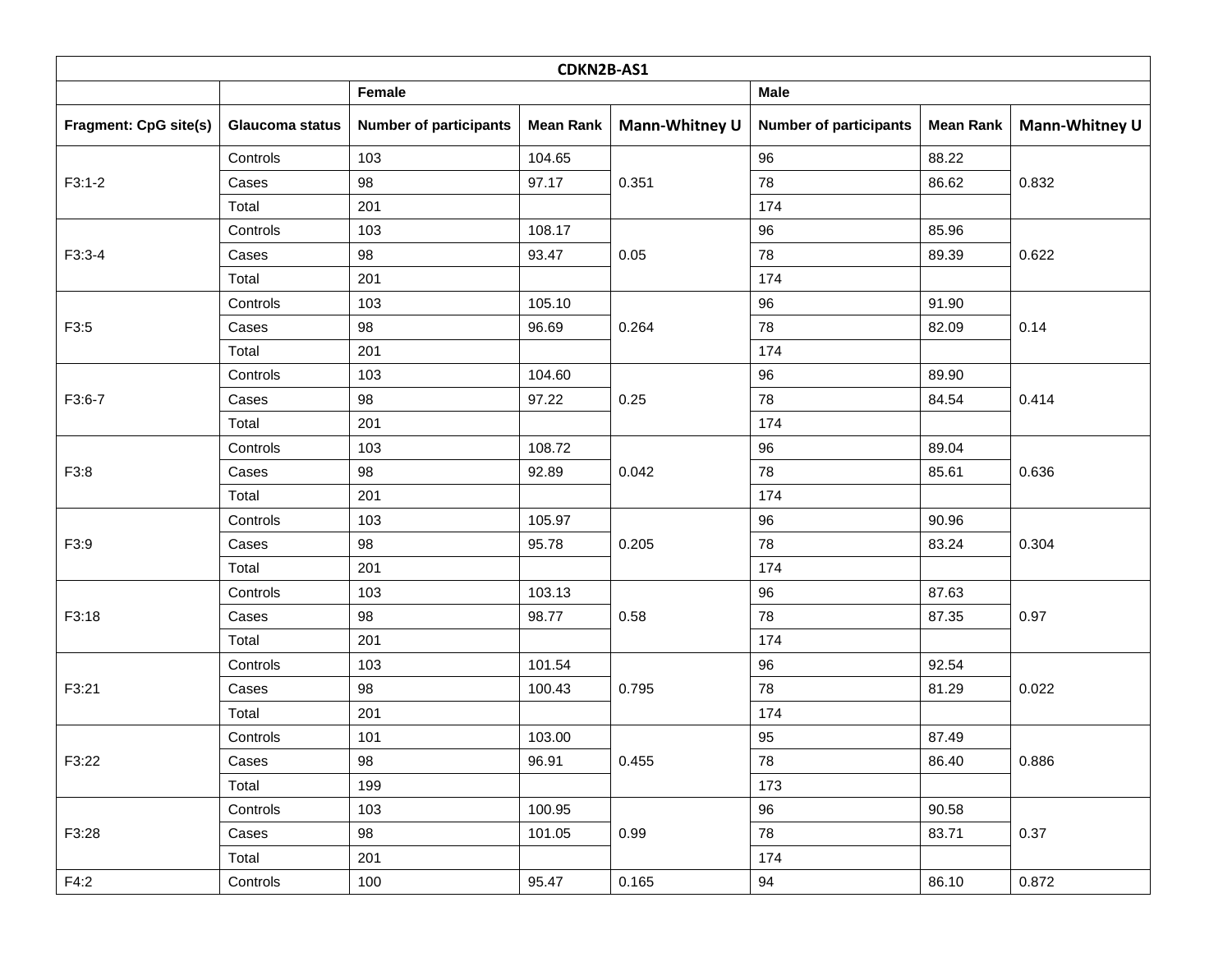|          | Cases    | 98  | 103.62 |       | 78  | 86.99 |       |  |
|----------|----------|-----|--------|-------|-----|-------|-------|--|
|          | Total    | 198 |        |       | 172 |       |       |  |
|          | Controls | 100 | 97.30  |       | 92  | 83.96 |       |  |
| $F4:4-5$ | Cases    | 98  | 101.75 | 0.579 | 78  | 87.31 | 0.653 |  |
|          | Total    | 198 |        |       | 170 |       |       |  |
|          | Controls | 102 | 101.96 |       | 94  | 87.73 |       |  |
| F4:11    | Cases    | 98  | 98.98  | 0.642 | 78  | 85.02 | 0.624 |  |
|          | Total    | 200 |        |       | 172 |       |       |  |
|          | Controls | 102 | 101.96 |       | 94  | 87.73 | 0.624 |  |
| F4:12    | Cases    | 98  | 98.98  | 0.642 | 78  | 85.02 |       |  |
|          | Total    | 200 |        |       | 172 |       |       |  |
| F4:14-15 | Controls | 102 | 104.02 |       | 94  | 85.37 |       |  |
|          | Cases    | 98  | 96.83  | 0.309 | 78  | 87.86 | 0.708 |  |
|          | Total    | 200 |        |       | 172 |       |       |  |
|          | Controls | 100 | 101.23 |       | 94  | 86.97 | 0.888 |  |
| F4:16-17 | Cases    | 98  | 97.73  | 0.661 | 78  | 85.93 |       |  |
|          | Total    | 198 |        |       | 172 |       |       |  |
|          | Controls | 102 | 99.91  |       | 94  | 89.44 |       |  |
| F4:18-20 | Cases    | 98  | 101.12 | 0.827 | 78  | 82.96 | 0.257 |  |
|          | Total    | 200 |        |       | 172 |       |       |  |
|          | Controls | 102 | 93.92  |       | 94  | 89.60 |       |  |
| F4:24    | Cases    | 98  | 107.35 | 0.092 | 78  | 82.77 | 0.354 |  |
|          | Total    | 200 |        |       | 172 |       |       |  |
|          | Controls | 102 | 112.08 |       | 94  | 89.44 |       |  |
| F4:25-27 | Cases    | 98  | 88.44  | 0.003 | 78  | 82.96 | 0.375 |  |
|          | Total    | 200 |        |       | 172 |       |       |  |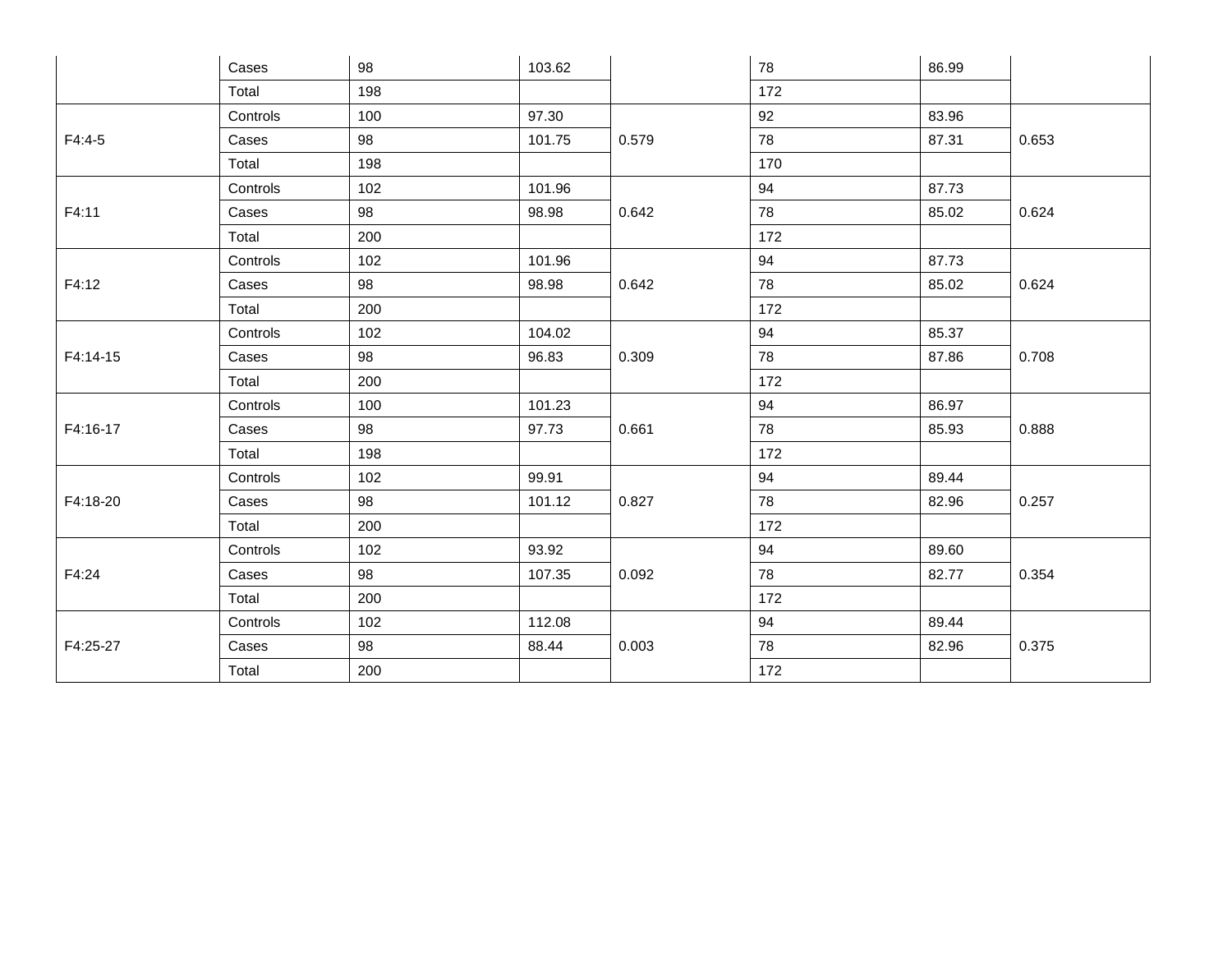**Supplementary table 4; Association between methylation of the associated CpG sites in** *CDKN2B* **and** *CDKN2B-AS1* **promoters and rs1063192 genotype.**

|                                 | <b>CDKN2B</b>         |                           |                     | CDKN2B-AS1               |                                 |                       |             |                     |                          |        |       |
|---------------------------------|-----------------------|---------------------------|---------------------|--------------------------|---------------------------------|-----------------------|-------------|---------------------|--------------------------|--------|-------|
| <b>Fragment: CpG</b><br>site(s) | rs1063192<br>genotype | $\boldsymbol{\mathsf{N}}$ | <b>Mean</b><br>Rank | <b>Mann-Whitney</b><br>U | <b>Fragment: CpG</b><br>site(s) | rs1063192<br>genotype | $\mathsf N$ | <b>Mean</b><br>Rank | <b>Mann-Whitney</b><br>U |        |       |
|                                 | Wild type             | 70                        | 129.59              |                          |                                 | Wild type             | 77          | 129.01              |                          |        |       |
| F1:1                            | Homozygous            | 166                       | 113.83              | .087                     | $F3:1-2$                        | Homozygous            | 174         | 124.67              | 0.655                    |        |       |
|                                 | Total                 | 236                       |                     |                          |                                 | Total                 | 251         |                     |                          |        |       |
|                                 | Wild type             | 69                        | 119.48              | .715                     |                                 | Wild type             | 77          | 123.27              |                          |        |       |
| $F1:3-7$                        | Homozygous            | 164                       | 115.96              |                          |                                 | $F3:3-4$              |             | Homozygous          | 174                      | 127.21 | 0.667 |
|                                 | Total                 | 233                       |                     |                          |                                 | Total                 | 251         |                     |                          |        |       |
|                                 | Wild type             | 55                        | 100.77              |                          |                                 | Wild type             | 77          | 129.35              |                          |        |       |
| F1:8                            | Homozygous            | 134                       | 92.63               | .197                     | F3:5                            | Homozygous            | 174         | 124.52              | 0.592                    |        |       |
|                                 | Total                 | 189                       |                     |                          |                                 | Total                 | 251         |                     |                          |        |       |
| F1:9-11                         | Wild type             | 70                        | 130.76              |                          |                                 |                       | Wild type   | 77                  | 129.34                   |        |       |
|                                 | Homozygous            | 165                       | 112.58              | .061                     | F3:6-7                          | Homozygous            | 174         | 124.52              | 0.567                    |        |       |
|                                 | Total                 | 235                       |                     |                          |                                 | Total                 | 251         |                     |                          |        |       |
|                                 | Wild type             | 69                        | 131.88              | .042                     |                                 | Wild type             | 77          | 135.39              | 0.149                    |        |       |
| F1:13-14                        | Homozygous            | 166                       | 112.23              |                          | F3:8                            | Homozygous            | 174         | 121.84              |                          |        |       |
|                                 | Total                 | 235                       |                     |                          |                                 | Total                 | 251         |                     |                          |        |       |
|                                 | Wild type             | 67                        | 126.84              |                          |                                 | Wild type             | 77          | 134.47              | 0.208                    |        |       |
| F1:15-17                        | Homozygous            | 154                       | 104.11              | .015                     | F3:9                            | Homozygous            | 174         | 122.25              |                          |        |       |
|                                 | Total                 | 221                       |                     |                          |                                 | Total                 | 251         |                     |                          |        |       |
|                                 | Wild type             | 69                        | 97.08               |                          |                                 | Wild type             | 77          | 122.26              |                          |        |       |
| F1:18-19                        | Homozygous            | 166                       | 126.70              | .002                     | F3:18                           | Homozygous            | 174         | 127.66              | 0.572                    |        |       |
|                                 | Total                 | 235                       |                     |                          |                                 | Total                 | 251         |                     |                          |        |       |
|                                 | Wild type             | 70                        | 117.40              |                          |                                 | Wild type             | 77          | 134.27              |                          |        |       |
| F1:20-22                        | Homozygous            | 165                       | 118.25              | .929                     | F3:21                           | Homozygous            | 174         | 122.34              | 0.049                    |        |       |
|                                 | Total                 | 235                       |                     |                          |                                 | Total                 | 251         |                     |                          |        |       |
|                                 | Wild type             | 69                        | 112.14              |                          |                                 | Wild type             | 77          | 127.86              |                          |        |       |
| F1:23-28                        | Homozygous            | 165                       | 119.74              | .432                     |                                 |                       | F3:22       | Homozygous          | 172                      | 123.72 | 0.674 |
|                                 | Total                 | 234                       |                     |                          |                                 |                       |             | Total               | 249                      |        |       |
| F1:29                           | Wild type             | 70                        | 116.57              | .775                     | F3:28                           | Wild type             | 77          | 115.88              | 0.141                    |        |       |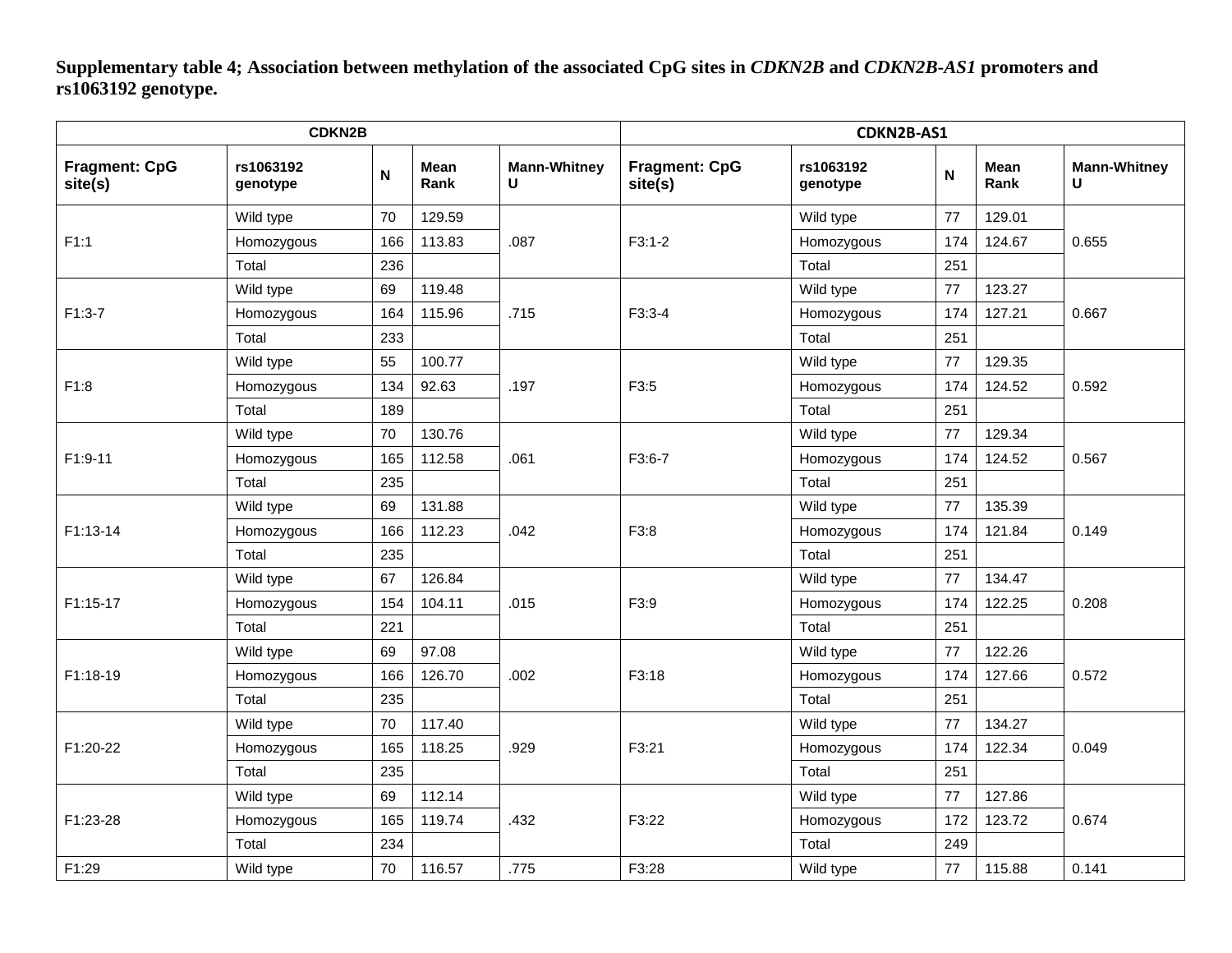|                    | Homozygous | 166 | 119.31 |      |          | Homozygous | 174 | 130.48 |       |
|--------------------|------------|-----|--------|------|----------|------------|-----|--------|-------|
|                    | Total      | 236 |        |      |          | Total      | 251 |        |       |
| F1:30-31           | Wild type  | 70  | 119.21 |      |          | Wild type  | 73  | 126.73 | 0.607 |
|                    | Homozygous | 161 | 114.61 | .630 | F4:2     | Homozygous | 174 | 122.85 |       |
|                    | Total      | 231 |        |      |          | Total      | 247 |        |       |
| F1:32-33           | Wild type  | 70  | 119.99 | .827 | $F4:4-5$ | Wild type  | 72  | 123.72 | 0.917 |
|                    | Homozygous | 166 | 117.87 |      |          | Homozygous | 173 | 122.70 |       |
|                    | Total      | 236 |        |      |          | Total      | 245 |        |       |
| F1:34-35           | Wild type  | 65  | 117.68 | .182 | F4:11    | Wild type  | 75  | 126.17 | 0.823 |
|                    | Homozygous | 152 | 105.29 |      |          | Homozygous | 174 | 124.49 |       |
|                    | Total      | 217 |        |      |          | Total      | 249 |        |       |
| $F2:1-2$           | Wild type  | 74  | 109.89 |      | F4:12    | Wild type  | 75  | 126.17 | 0.823 |
|                    | Homozygous | 165 | 124.54 | .128 |          | Homozygous | 174 | 124.49 |       |
|                    | Total      | 239 |        |      |          | Total      | 249 |        |       |
| F2:10              | Wild type  | 69  | 112.34 |      | F4:14-15 | Wild type  | 75  | 134.17 | 0.145 |
|                    | Homozygous | 156 | 113.29 | .908 |          | Homozygous | 174 | 121.05 |       |
|                    | Total      | 225 |        |      |          | Total      | 249 |        |       |
| F2:11-12           | Wild type  | 74  | 114.86 |      | F4:16-17 | Wild type  | 73  | 121.25 | 0.687 |
|                    | Homozygous | 164 | 121.59 | .482 |          | Homozygous | 174 | 125.16 |       |
|                    | Total      | 238 |        |      |          | Total      | 247 |        |       |
| F2:16              | Wild type  | 73  | 120.75 |      | F4:18-20 | Wild type  | 75  | 132.43 | 0.16  |
|                    | Homozygous | 161 | 116.02 | .607 |          | Homozygous | 174 | 121.80 |       |
|                    | Total      | 234 |        |      |          | Total      | 249 |        |       |
| F2:17-18           | Wild type  | 74  | 115.61 |      | F4:24    | Wild type  | 75  | 110.81 | 0.036 |
|                    | Homozygous | 166 | 122.68 | .458 |          | Homozygous | 174 | 131.11 |       |
|                    | Total      | 240 |        |      |          | Total      | 249 |        |       |
| F <sub>2</sub> :22 | Wild type  | 74  | 120.86 |      | F4:25-27 | Wild type  | 75  | 136.63 | 0.085 |
|                    | Homozygous | 166 | 120.34 | .956 |          | Homozygous | 174 | 119.99 |       |
|                    | Total      | 240 |        |      |          | Total      | 249 |        |       |
| F2:23              | Wild type  | 74  | 122.19 | .800 |          |            |     |        |       |
|                    | Homozygous | 166 | 119.75 |      |          |            |     |        |       |
|                    | Total      | 240 |        |      |          |            |     |        |       |
| F2:24-27           | Wild type  | 74  | 98.62  | .001 |          |            |     |        |       |
|                    | Homozygous | 165 | 129.59 |      |          |            |     |        |       |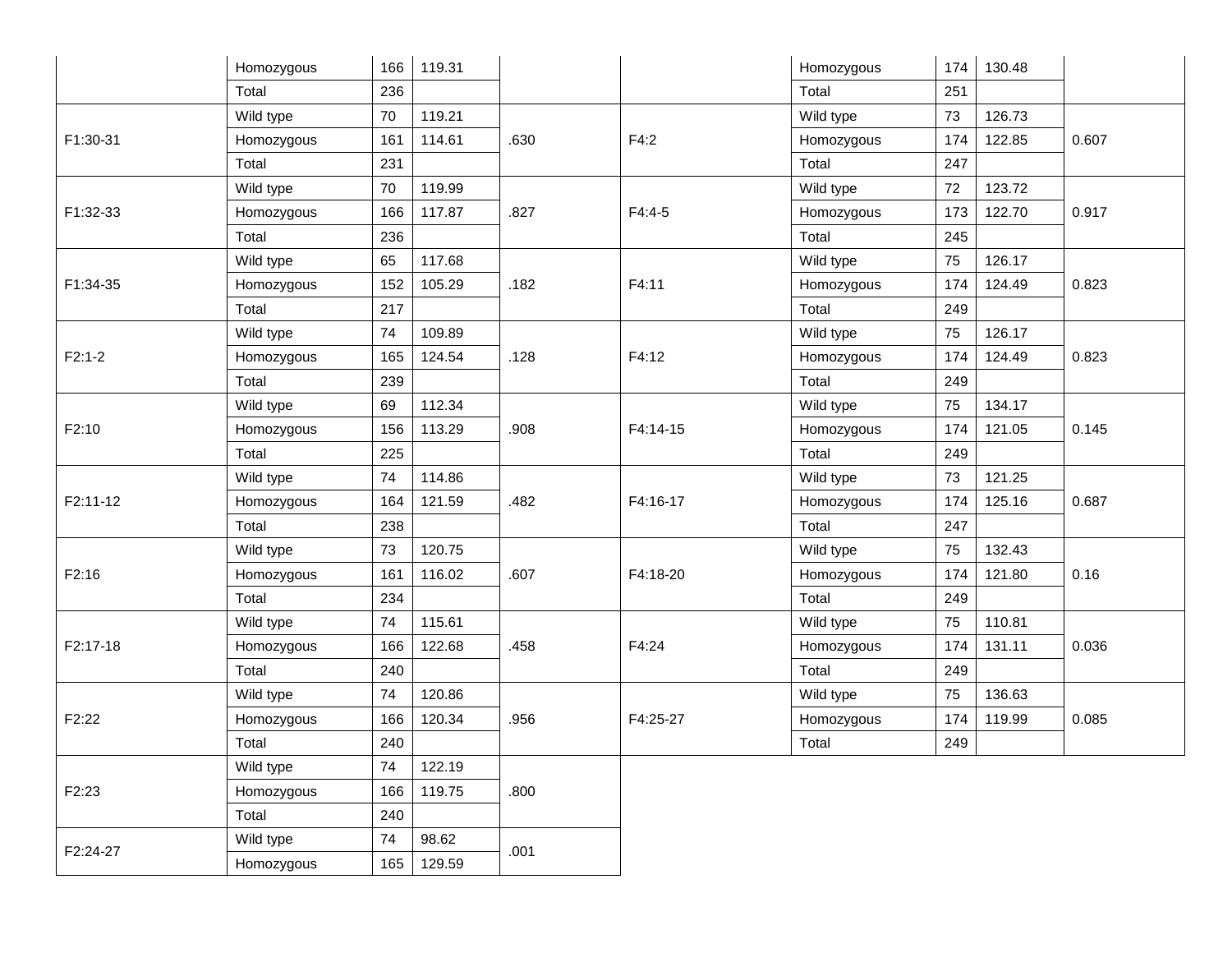|                    | Total      | 239 |        |      |  |
|--------------------|------------|-----|--------|------|--|
|                    | Wild type  | 74  | 123.03 |      |  |
| F2:28              | Homozygous | 165 | 118.64 | .644 |  |
|                    | Total      | 239 |        |      |  |
|                    | Wild type  | 74  | 106.24 |      |  |
| F2:29-31           | Homozygous | 165 | 126.17 | .038 |  |
|                    | Total      | 239 |        |      |  |
|                    | Wild type  | 55  | 110.17 |      |  |
| F <sub>2</sub> :32 | Homozygous | 150 | 100.37 | .293 |  |
|                    | Total      | 205 |        |      |  |
|                    | Wild type  | 73  | 135.05 |      |  |
| F <sub>2</sub> :33 | Homozygous | 162 | 110.32 | .010 |  |
|                    | Total      | 235 |        |      |  |
|                    | Wild type  | 74  | 97.34  |      |  |
| F2:35-37           | Homozygous | 165 | 130.16 | .001 |  |
|                    | Total      | 239 |        |      |  |
|                    | Wild type  | 74  | 122.19 |      |  |
| F2:38              | Homozygous | 166 | 119.75 | .800 |  |
|                    | Total      | 240 |        |      |  |
|                    | Wild type  | 55  | 110.17 |      |  |
| F <sub>2:39</sub>  | Homozygous | 150 | 100.37 | .293 |  |
|                    | Total      | 205 |        |      |  |